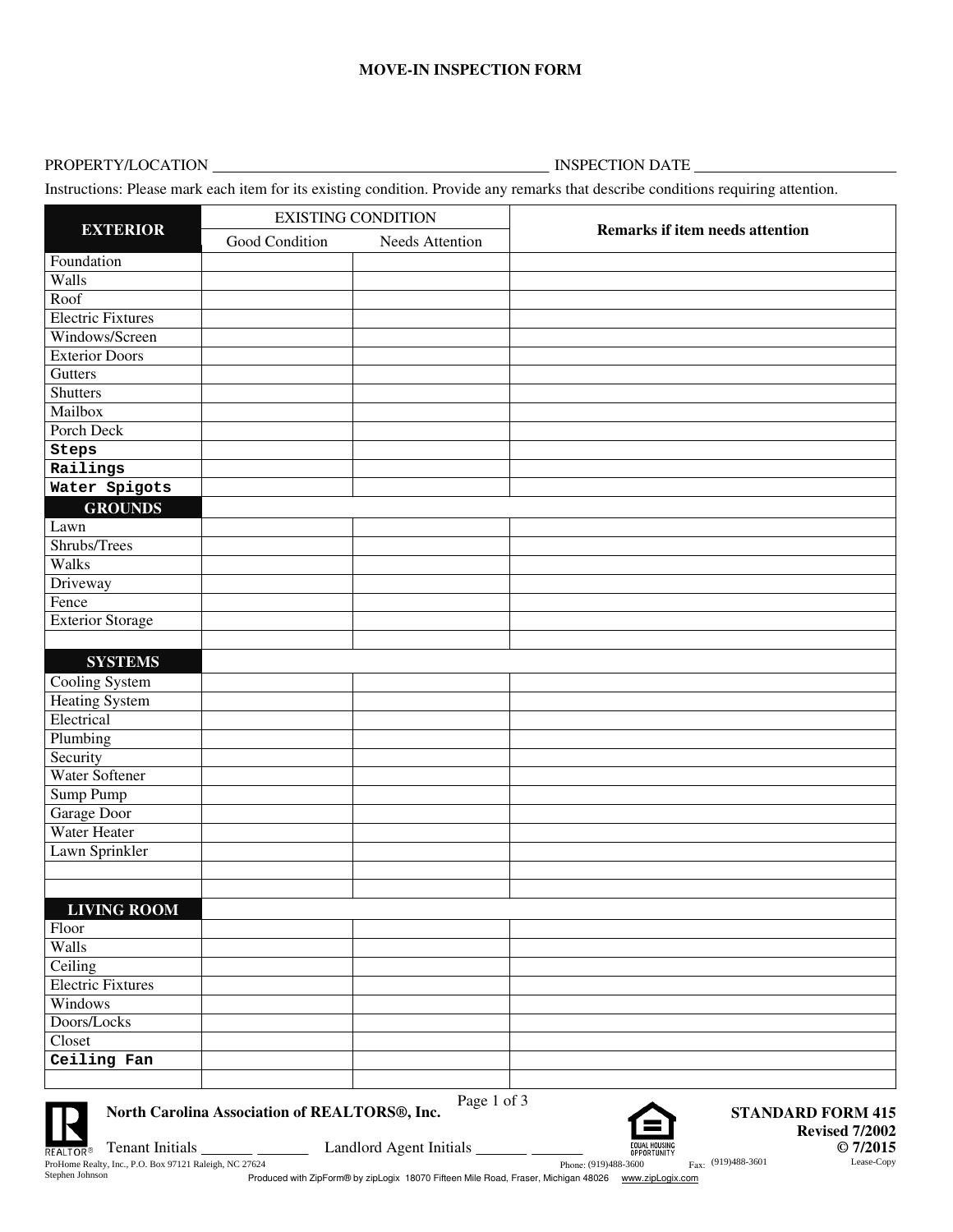| <b>KITCHEN</b>           |                | <b>EXISTING CONDITION</b> |                                 |  |
|--------------------------|----------------|---------------------------|---------------------------------|--|
|                          | Good Condition | Needs Attention           | Remarks if item needs attention |  |
| Floors                   |                |                           |                                 |  |
| Walls                    |                |                           |                                 |  |
| Ceiling                  |                |                           |                                 |  |
| <b>Electric Fixtures</b> |                |                           |                                 |  |
| Windows                  |                |                           |                                 |  |
| Doors/Locks              |                |                           |                                 |  |
| Cabinets                 |                |                           |                                 |  |
| <b>Sink</b>              |                |                           |                                 |  |
| Disposal                 |                |                           |                                 |  |
| Ceiling Fan              |                |                           |                                 |  |
|                          |                |                           |                                 |  |
| <b>APPLIANCES</b>        |                |                           |                                 |  |
| Stove                    |                |                           |                                 |  |
| Refrigerator             |                |                           |                                 |  |
| Dishwasher               |                |                           |                                 |  |
| Microwave                |                |                           |                                 |  |
| Cooktop                  |                |                           |                                 |  |
| Built-in Oven            |                |                           |                                 |  |
| <b>BEDROOM1</b>          |                |                           |                                 |  |
| Floor                    |                |                           |                                 |  |
| Walls                    |                |                           |                                 |  |
| Ceiling                  |                |                           |                                 |  |
| <b>Electric Fixtures</b> |                |                           |                                 |  |
| Windows                  |                |                           |                                 |  |
| <b>Doors</b>             |                |                           |                                 |  |
| Closet                   |                |                           |                                 |  |
| Ceiling Fan              |                |                           |                                 |  |
|                          |                |                           |                                 |  |
|                          |                |                           |                                 |  |
| <b>BEDROOM2</b>          |                |                           |                                 |  |
| Floor                    |                |                           |                                 |  |
| Walls                    |                |                           |                                 |  |
| Ceiling                  |                |                           |                                 |  |
| <b>Electric Fixtures</b> |                |                           |                                 |  |
| Windows                  |                |                           |                                 |  |
| Doors                    |                |                           |                                 |  |
| Closet                   |                |                           |                                 |  |
| Ceiling Fan              |                |                           |                                 |  |
|                          |                |                           |                                 |  |
|                          |                |                           |                                 |  |
| <b>BEDROOM 3</b>         |                |                           |                                 |  |
| Floor                    |                |                           |                                 |  |
| Walls                    |                |                           |                                 |  |
| Ceiling                  |                |                           |                                 |  |
| <b>Electric Fixtures</b> |                |                           |                                 |  |
| Windows                  |                |                           |                                 |  |
| Doors                    |                |                           |                                 |  |
| Closet                   |                |                           |                                 |  |
| Ceiling Fan              |                |                           |                                 |  |
|                          |                |                           |                                 |  |
|                          |                |                           |                                 |  |

Tenant Initials **CO2016** Landlord Agent Initials Produced with ZipForm® by zipLogix 18070 Fifteen Mile Road, Fraser, Michigan 48026 www.zipLogix.com